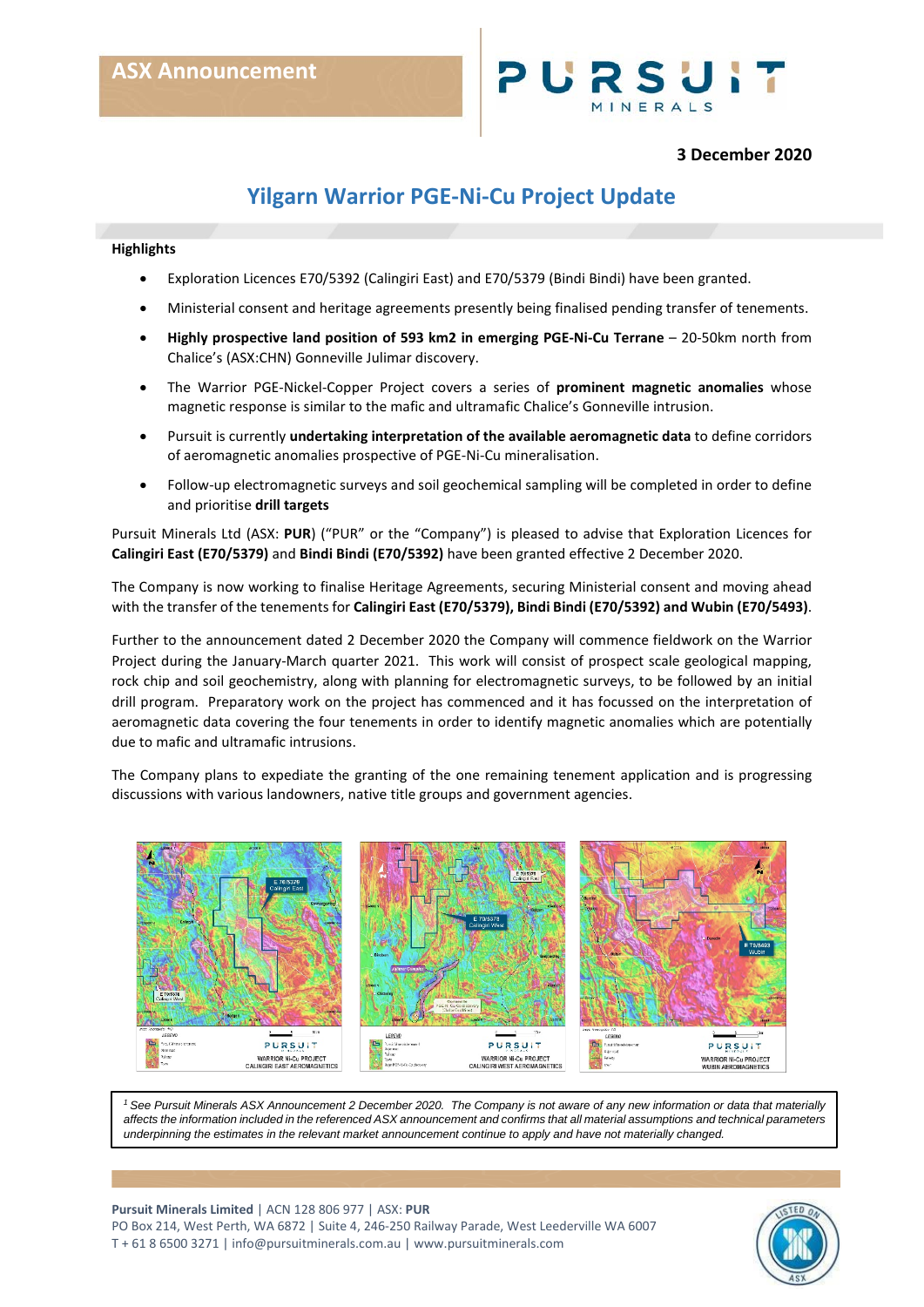



## **For more information about Pursuit Minerals and its projects, contact:**

**Mark Freeman Jeremy Read** CEO Technical Director E: [markf@pursuitminerals.com.au](mailto:markf@pursuitminerals.com.au) E: [jeremy@pursuitminerals.com.au](mailto:jeremy@pursuitminerals.com.au) T: + 61 412 692 146 T: + 61 447 379 744